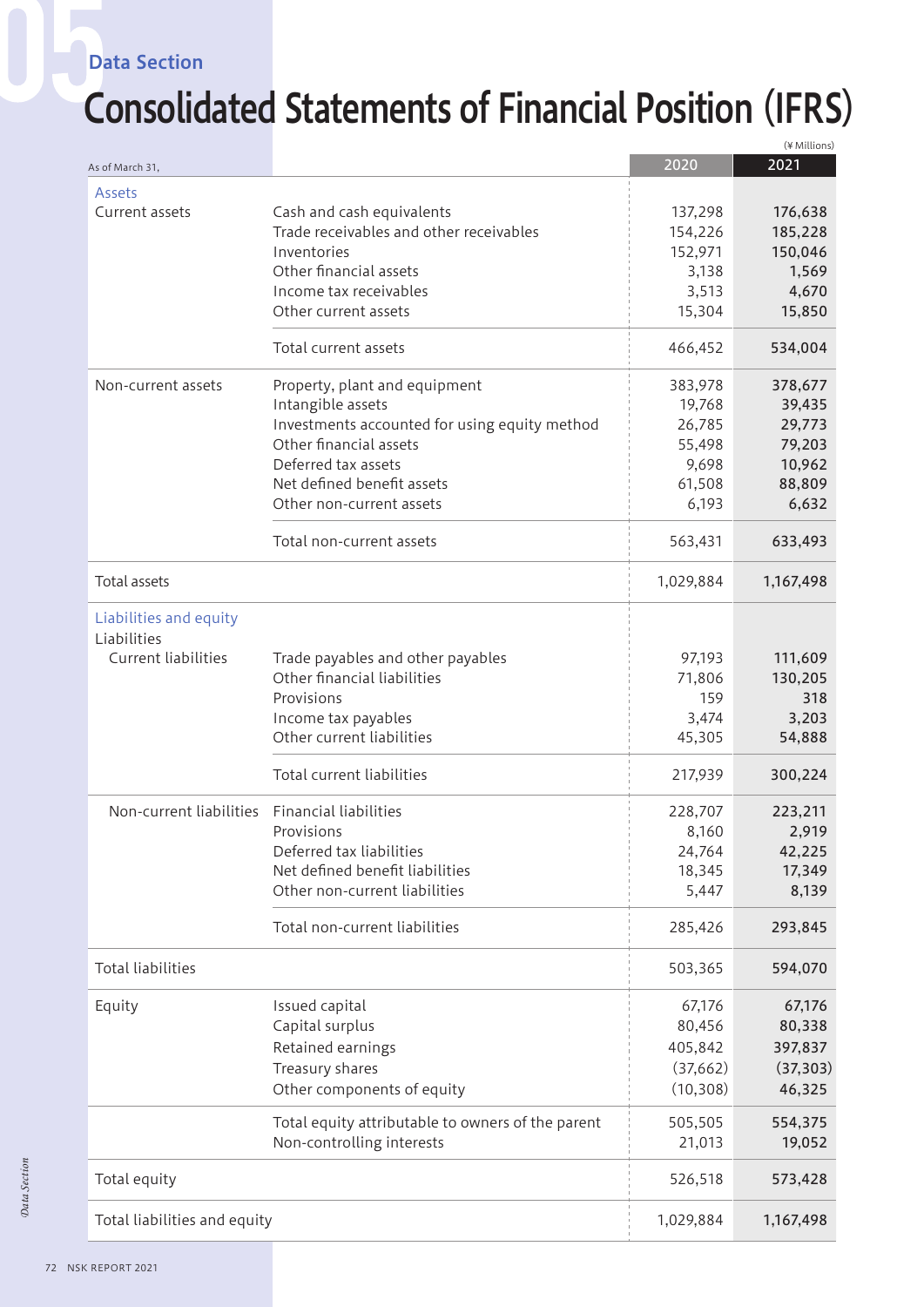# Consolidated Statements of Income (IFRS)

|                                                                                                                                                   |                           | (¥ Millions)                 |
|---------------------------------------------------------------------------------------------------------------------------------------------------|---------------------------|------------------------------|
| Year ended March 31,                                                                                                                              | 2020                      | 2021                         |
| Sales                                                                                                                                             | 831,034                   | 747,559                      |
| Cost of sales                                                                                                                                     | 677,511                   | 621,318                      |
| Gross profit                                                                                                                                      | 153,522                   | 126,240                      |
| Selling, general and administrative expenses<br>Share of profits of investments accounted for using the equity method<br>Other operating expenses | 130,238<br>2,282<br>1,961 | 125,425<br>4,076<br>(1, 472) |
| Operating income                                                                                                                                  | 23,604                    | 6,364                        |
| Financial income<br>Financial expenses                                                                                                            | 3,409<br>2,948            | 2,137<br>2,612               |
| Income before income taxes                                                                                                                        | 24,065                    | 5,889                        |
| Income tax expense                                                                                                                                | 5,956                     | 6,637                        |
| Net income (loss)                                                                                                                                 | 18,108                    | (748)                        |
| Net income attributable to:<br>Owners of the parent<br>Non-controlling interests<br>(Earnings per share attributable to owners of the parent)     | 17,412<br>696             | 355<br>(1,103)               |
| Basic earnings per share (yen)<br>Diluted earnings per share (yen)                                                                                | 34.00<br>33.91            | 0.69<br>0.69                 |

#### Consolidated Statements of Comprehensive Income (IFRS)

|                                                                                              |                   |                          |                   |                                |            | (¥ Millions)    |
|----------------------------------------------------------------------------------------------|-------------------|--------------------------|-------------------|--------------------------------|------------|-----------------|
|                                                                                              |                   | 2020                     |                   |                                | 2021       |                 |
| Year ended March 31,                                                                         | Before tax effect | <b>Tax effect</b>        |                   | Amount (net) Before tax effect | Tax effect | Amount (net)    |
| Net income (loss)                                                                            |                   |                          | 18,108            |                                |            | (748)           |
| Other comprehensive income                                                                   |                   |                          |                   |                                |            |                 |
| Items that will not be reclassified to profit or loss                                        |                   |                          |                   |                                |            |                 |
| Remeasurements of net defined benefit liability (asset)                                      | 2,939             | (1, 194)                 | 1,744             | 25,333                         | (10, 127)  | 15,205          |
| Net changes in financial assets measured at fair value<br>through other comprehensive income | (11, 941)         | 3,607                    | (8,333)           | 28,028                         | (8, 561)   | 19,467          |
| Share of other comprehensive income of investments<br>accounted for using equity method      | (63)              | 18                       | (44)              | 206                            | (61)       | 144             |
| Total items that will not be reclassified to profit or loss                                  | (9,064)           | 2,430                    | (6,633)           | 53,568                         | (18, 751)  | 34,817          |
| Items that may be reclassified to profit or loss                                             |                   |                          |                   |                                |            |                 |
| Exchange differences on translating foreign operations (22,150)<br>Cash flow hedges          |                   |                          | (22, 150)         | 23,642<br>404                  | (123)      | 23,642<br>281   |
| Share of other comprehensive income of<br>investments accounted for using equity method      | (459)             | $\overline{\phantom{0}}$ | (459)             | 715                            |            | 715             |
| Total items that may be reclassified to profit or loss                                       | (22, 609)         | $\overline{\phantom{0}}$ | (22,609)          | 24,762                         | (123)      | 24,639          |
| Total other comprehensive income                                                             | (31, 673)         | 2,430                    | (29, 242)         | 78,330                         | (18, 874)  | 59,456          |
| Total comprehensive income for the period                                                    |                   |                          | (11, 134)         |                                |            | 58,708          |
| Total comprehensive income for the period attributable to:                                   |                   |                          |                   |                                |            |                 |
| Owners of the parent<br>Non-controlling interests                                            |                   |                          | (11, 075)<br>(58) |                                |            | 59,149<br>(441) |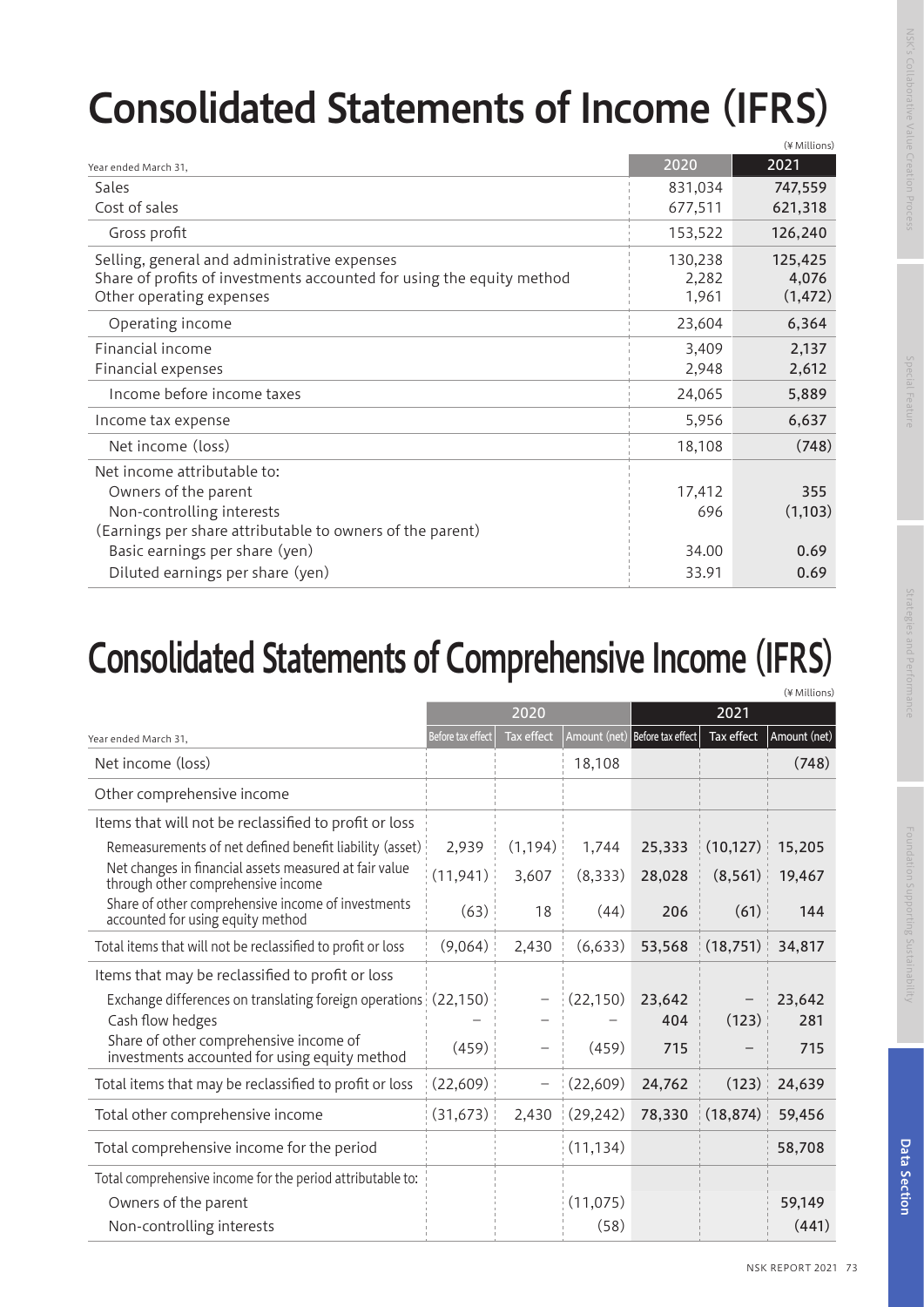Data Section

## Consolidated Statements of Changes in Equity (IFRS)

|                                           | (¥ Millions)                                |        |                                                                        |          |
|-------------------------------------------|---------------------------------------------|--------|------------------------------------------------------------------------|----------|
|                                           | Equity attributable to owners of the parent |        |                                                                        |          |
| From April 1, 2019, to March 31, 2020     |                                             |        | Issued capital   Capital surplus   Retained earnings   Treasury shares |          |
| Opening balance                           | 67,176                                      | 80,426 | 400,720                                                                | (37,779) |
| Net income                                |                                             | -      | 17,412                                                                 |          |
| Other comprehensive income                |                                             |        |                                                                        |          |
| Total comprehensive income for the period |                                             |        | 17,412                                                                 |          |
| Purchase of treasury shares               |                                             |        | -                                                                      | (11)     |
| Disposal of treasury shares               |                                             | 41     |                                                                        | 128      |
| Share-based payment transactions          |                                             | (11)   |                                                                        |          |
| Cash dividends                            |                                             |        | (20, 501)                                                              |          |
| Other                                     |                                             |        | 8,211                                                                  |          |
| Total transactions with owners, etc.      |                                             | 29     | (12,290)                                                               | 117      |
| Closing balance                           | 67,176                                      | 80,456 | 405,842                                                                | (37,662) |

|                                           | Equity attributable to owners of the parent |  |                                                                                                                                                                                       |                   |           |              |                                 |                     |
|-------------------------------------------|---------------------------------------------|--|---------------------------------------------------------------------------------------------------------------------------------------------------------------------------------------|-------------------|-----------|--------------|---------------------------------|---------------------|
|                                           | Other components of equity                  |  |                                                                                                                                                                                       |                   |           | Non-         |                                 |                     |
|                                           | Exchange differences<br>operations          |  | Net changes in financial assets   Remeasurements of<br>on translating foreign   Cash flow hedges   measured at fair value through   net defined benefit<br>other comprehensive income | liability (asset) | Total     | <b>Total</b> | controlling<br><i>interests</i> | <b>Total equity</b> |
| Opening balance                           | (12,598)                                    |  | 33,494                                                                                                                                                                                | 5,234             | 26,131    | 536,676      | 23,724                          | 560,400             |
| Net income                                |                                             |  |                                                                                                                                                                                       |                   |           | 17,412       | 696                             | 18,108              |
| Other comprehensive income                | (21, 864)                                   |  | (8,376)                                                                                                                                                                               | 1,753             | (28, 487) | (28, 487)    | (755)                           | (29, 242)           |
| Total comprehensive income for the period | (21, 864)                                   |  | (8,376)                                                                                                                                                                               | 1,753             | (28, 487) | (11, 075)    | (58)                            | (11, 134)           |
| Purchase of treasury shares               |                                             |  |                                                                                                                                                                                       |                   |           | (11)         |                                 | (11)                |
| Disposal of treasury shares               |                                             |  |                                                                                                                                                                                       |                   |           | 169          |                                 | 169                 |
| Share-based payment transactions          |                                             |  |                                                                                                                                                                                       |                   |           | (11)         |                                 | (11)                |
| Cash dividends                            |                                             |  |                                                                                                                                                                                       |                   |           | (20, 501)    | (2,652)                         | (23, 154)           |
| Other                                     |                                             |  | (7,951)                                                                                                                                                                               |                   | (7,951)   | 259          |                                 | 259                 |
| Total transactions with owners, etc.      |                                             |  | (7,951)                                                                                                                                                                               |                   | (7,951)   | (20,095)     | (2,652)                         | (22,748)            |
| Closing balance                           | (34, 462)                                   |  | 17,166                                                                                                                                                                                | 6,988             | (10,308)  | 505,505      | 21,013                          | 526,518             |

|                                           |                                             |        |                                                       | (¥ Millions) |  |
|-------------------------------------------|---------------------------------------------|--------|-------------------------------------------------------|--------------|--|
|                                           | Equity attributable to owners of the parent |        |                                                       |              |  |
| From April 1, 2020, to March 31, 2021     | Issued capital                              |        | Capital surplus   Retained earnings   Treasury shares |              |  |
| Opening balance                           | 67,176                                      | 80,456 | 405,842                                               | (37,662)     |  |
| Net income                                | $\qquad \qquad -$                           | -      | 355                                                   |              |  |
| Other comprehensive income                | -                                           |        |                                                       |              |  |
| Total comprehensive income for the period | -                                           | -      | 355                                                   |              |  |
| Purchase of treasury shares               | -                                           |        |                                                       | (8)          |  |
| Disposal of treasury shares               | $\qquad \qquad -$                           | 30     |                                                       | 367          |  |
| Share-based payment transactions          | $\qquad \qquad -$                           | (147)  |                                                       |              |  |
| Cash dividends                            | -                                           | -      | (10, 256)                                             |              |  |
| Other                                     | $\overline{\phantom{0}}$                    | -      | 1,896                                                 |              |  |
| Total transactions with owners, etc.      | $-$                                         | (117)  | (8,360)                                               | 359          |  |
| Closing balance                           | 67,176                                      | 80.338 | 397.837                                               | (37, 303)    |  |

|                                           | Equity attributable to owners of the parent |       |                                                                                                                                                                                     |                   |          |           |                          |              |
|-------------------------------------------|---------------------------------------------|-------|-------------------------------------------------------------------------------------------------------------------------------------------------------------------------------------|-------------------|----------|-----------|--------------------------|--------------|
|                                           |                                             |       | Other components of equity                                                                                                                                                          |                   |          |           | Non-                     | Total equity |
|                                           | Exchange differences<br>operations          |       | Net changes in financial assets Remeasurements of<br>on translating foreign   Cash flow hedges   measured at fair value through   net defined benefit<br>other comprehensive income | liability (asset) | Total    | Total     | controlling<br>interests |              |
| Opening balance                           | (34, 462)                                   |       | 17,166                                                                                                                                                                              | 6,988             | (10,308) | 505,505   | 21,013                   | 526,518      |
| Net income (loss)                         |                                             |       |                                                                                                                                                                                     |                   |          | 355       | (1,103)                  | (748)        |
| Other comprehensive income                | 23,705                                      | 281   | 19,509                                                                                                                                                                              | 15,298            | 58,794   | 58,794    | 662                      | 59,456       |
| Total comprehensive income for the period | 23,705                                      | 281   | 19,509                                                                                                                                                                              | 15,298            | 58,794   | 59,149    | (441)                    | 58,708       |
| Purchase of treasury shares               |                                             |       |                                                                                                                                                                                     |                   | -        | (8)       |                          | (8)          |
| Disposal of treasury shares               |                                             |       |                                                                                                                                                                                     |                   |          | 398       |                          | 398          |
| Share-based payment transactions          |                                             |       |                                                                                                                                                                                     |                   |          | (147)     |                          | (147)        |
| Cash dividends                            |                                             |       |                                                                                                                                                                                     |                   |          | (10, 256) | (1,519)                  | (11, 775)    |
| Other                                     |                                             | (281) | (1,879)                                                                                                                                                                             |                   | (2,160)  | (264)     |                          | (264)        |
| Total transactions with owners, etc.      |                                             | (281) | (1,879)                                                                                                                                                                             |                   | (2,160)  | (10, 279) | (1,519)                  | (11,798)     |
| Closing balance                           | (10,757)                                    |       | 34,797                                                                                                                                                                              | 22,286            | 46,325   | 554,375   | 19,052                   | 573,428      |

Data Section *Data Section*